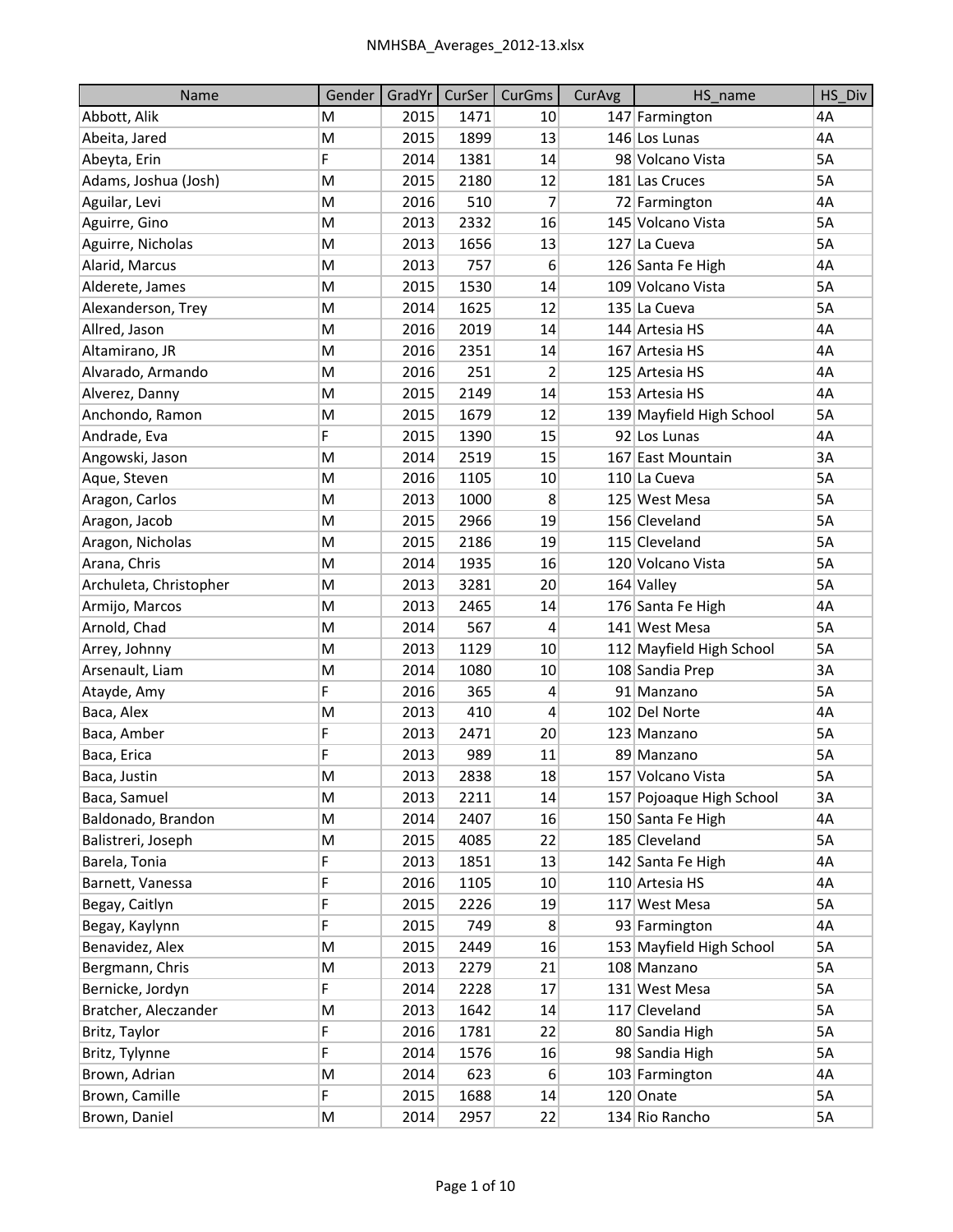| Name                       | Gender |      |      | GradYr   CurSer   CurGms | CurAvg | HS name                  | HS Div |
|----------------------------|--------|------|------|--------------------------|--------|--------------------------|--------|
| Brown-Rodriguez, Christian | M      | 2015 | 3248 | 18                       |        | 180 Cleveland            | 5A     |
| Buckner, Jessica           | F      | 2014 | 1532 | 14                       |        | 109 Los Lunas            | 4A     |
| Bueno, Gabe                | M      | 2014 | 399  | 4                        |        | 99 East Mountain         | 3A     |
| Buffington, Jared          | M      | 2016 | 2355 | 16                       |        | 147 Cleveland            | 5A     |
| Burger, Khirah             | F      | 2015 | 138  | $\overline{2}$           |        | 69 Albuquerque High      | 5A     |
| Burns, Ryan                | M      | 2016 | 344  | 4                        |        | 86 Sandia Prep           | 3A     |
| Bustillos, Mariana         | F      | 2013 | 1722 | 16                       |        | 107 West Mesa            | 5A     |
| Byer, Ryan                 | M      | 2015 | 2147 | 15                       |        | 143 Cleveland            | 5A     |
| Byrd, Nickoli              | M      | 2013 | 513  | 4                        |        | 128 Los Lunas            | 4A     |
| Byrd, Sam                  | M      | 2015 | 1982 | 16                       |        | 123 Los Lunas            | 4A     |
| Cabrales, Jackielynn       | F      | 2013 | 2052 | 14                       |        | 146 Artesia HS           | 4A     |
| Calabrese, Gina            | F      | 2015 | 1879 | 19                       |        | 98 Cleveland             | 5A     |
| Calderon, Selena           | F      | 2015 | 1693 | 14                       |        | 120 Valley               | 5A     |
| Campbell, Audrey           | F      | 2014 | 1450 | 11                       |        | 131 East Mountain        | 3A     |
| Campos, Savanna            | F      | 2015 | 1896 | 19                       |        | 99 Cleveland             | 5A     |
| Carani, Domenick           | M      | 2014 | 2859 | 19                       |        | 150 Cleveland            | 5A     |
| Caro, Leonel               | M      | 2013 | 1510 | 10                       |        | $151$ Valley             | 5A     |
| Carriaga, Ashley           | F      | 2014 | 2733 | 18                       |        | 151 West Mesa            | 5A     |
| Carter, James              | M      | 2013 | 1708 | 12                       |        | 142 Valley               | 5A     |
| Carter, Jerry III          | M      | 2014 | 2358 | 15                       |        | 157 La Cueva             | 5A     |
| Case, Johnny               | M      | 2015 | 1616 | 14                       |        | 115 Valley               | 5A     |
| Castillo, Miguel           | M      | 2013 | 774  | 7                        |        | 110 West Mesa            | 5A     |
| Cave, Jacy                 | M      | 2013 | 741  | 4                        |        | 185 Piedra Vista         | 4A     |
| Cedeno, Faith              | F      | 2013 | 1812 | 14                       |        | 129 Rio Rancho           | 5A     |
| Cessac, Maryssa            | F      | 2015 | 490  | 7                        |        | 70 Cleveland             | 5A     |
| Chambers, Graciela         | F      | 2016 | 1516 | 14                       |        | 108 Artesia HS           | 4A     |
| Chavez, Dante              | F      | 2016 | 1089 | 10                       |        | 108 Pojoaque High School | 3A     |
| Chavez, David              | M      | 2016 | 596  | 7                        |        | 85 Eldorado              | 5A     |
| Chavez, Felicia            | M      | 2013 | 2652 | 20                       |        | 132 Valley               | 5A     |
| Chavez, Xavier             | M      | 2015 | 2778 | 20                       |        | 138 Cleveland            | 5A     |
| Chavez-Noz, Akira          | M      | 2014 | 384  | 4                        |        | 96 Volcano Vista         | 5A     |
| Chemski, Brittany          | F      | 2014 | 1348 | 12                       |        | 112 Cleveland            | 5A     |
| Choneska, Angelica         | F      | 2012 | 881  | 9                        |        | 97 Eldorado              | 5A     |
| Clark, Kevin               | M      | 2015 | 1486 | 10                       |        | 148 West Mesa            | 5A     |
| Coddington, Jordan         | M      | 2016 | 1794 | 14                       |        | 128 Artesia HS           | 4A     |
| Coffee, Dale               | M      | 2013 | 3993 | 20                       |        | 199 Cleveland            | 5A     |
| Coleman, Rachel            | F      | 2015 | 994  | 10                       |        | 99 Farmington            | 4А     |
| Connors, Danny             | M      | 2016 | 1154 | 9                        |        | 128 East Mountain        | 3A     |
| Corbet, Andrea             | F      | 2013 | 261  | 3                        |        | 87 Albuquerque Academy   | 3A     |
| Cordova, Devin             | F      | 2016 | 214  | $\overline{2}$           |        | 107 Cibola               | 5A     |
| Correa, Alyssa             | F      | 2015 | 586  | 6                        |        | 97 Cleveland             | 5A     |
| Corsey, Vance              | M      | 2015 | 3160 | 21                       |        | 150 Rio Rancho           | 5A     |
| Cowan, Alex                | M      | 2014 | 1859 | 12                       |        | 154 Cibola               | 5A     |
| Cowen, Kyle                |        |      | 286  | 2                        |        | 143 Cibola               | 5A     |
| Crisman, Kelly             | M      | 2016 | 1554 | 10                       |        | 155 Cleveland            | 5A     |
| Crossland, Alex            | M      | 2014 | 1003 | 10                       |        | 100 Sandia High          | 5A     |
| Crowell, Kevin             | M      | 2015 | 1005 | 10                       |        | 100 Onate                | 5A     |
| Crum, Cali                 | F      | 2014 | 865  | 10                       |        | 86 Sandia Prep           | 3A     |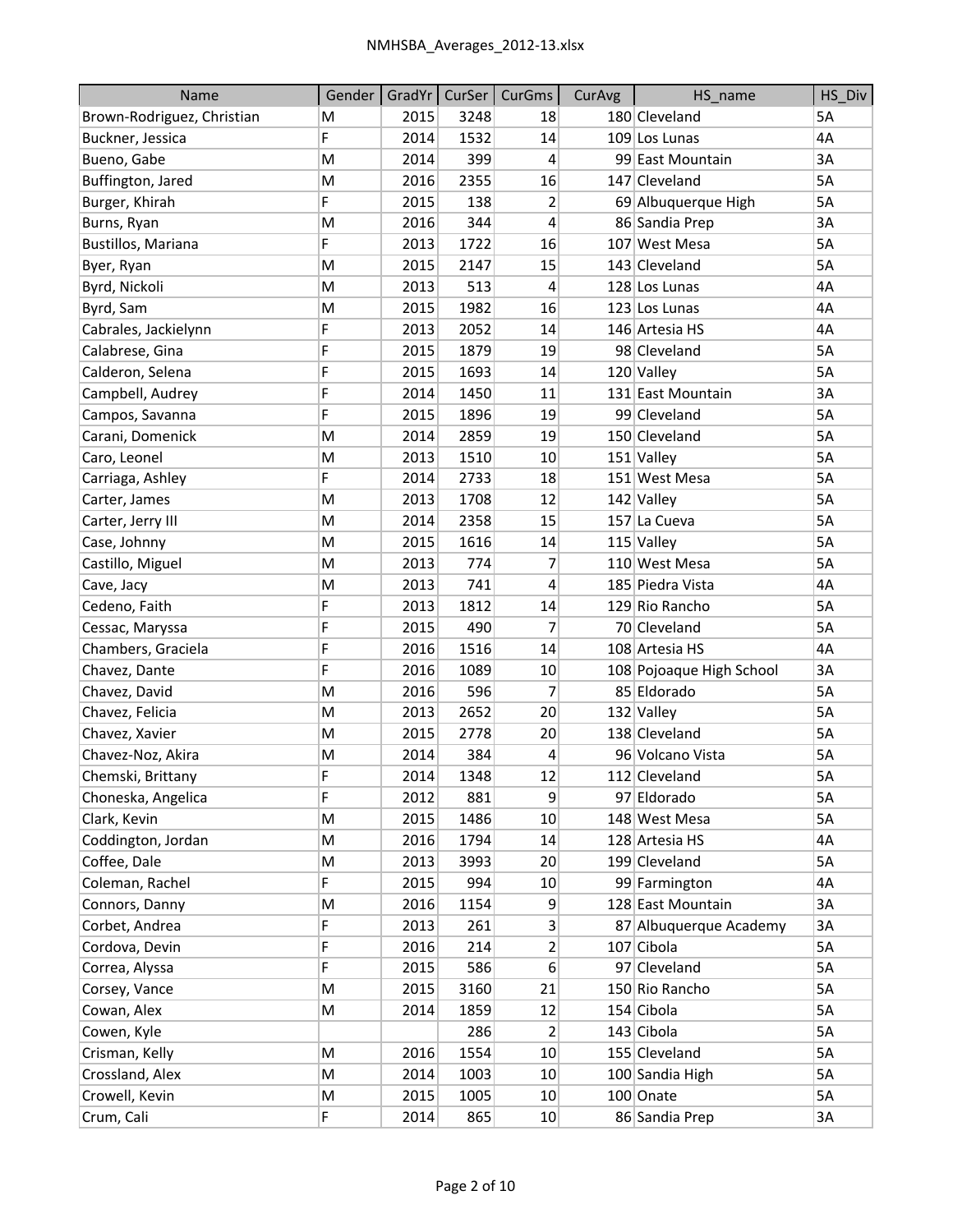| Name               | Gender |      |      | GradYr   CurSer   CurGms | CurAvg | HS_name                  | HS Div    |
|--------------------|--------|------|------|--------------------------|--------|--------------------------|-----------|
| Daus, Dakota       | M      | 2015 | 354  | 2                        |        | 177 Del Norte            | 4A        |
| Davies, Justin     | M      | 2016 | 1757 | 14                       |        | 125 Cleveland            | <b>5A</b> |
| Day, Meghan        | F      | 2016 | 966  | 8                        |        | 120 Piedra Vista         | 4A        |
| Descheneau, Chase  | M      | 2016 | 1633 | 15                       |        | 108 Rio Rancho           | 5A        |
| Diaz, Sophie       | F      | 2014 | 2520 | 14                       |        | 180 Santa Fe High        | 4A        |
| DiLucente, Anthony | M      | 2016 | 702  | 6                        |        | 117 Rio Rancho           | 5A        |
| Donahue, Taylor    | M      | 2016 | 820  | 8                        |        | 102 Piedra Vista         | 4A        |
| Dowd, Hannah       | F      | 2014 | 3073 | 18                       |        | 170 Volcano Vista        | 5A        |
| Duarte-Loya, Iris  | F      | 2015 | 933  | 10                       |        | 93 Farmington            | 4A        |
| DuBois, Jayce      | F      | 2017 | 2029 | 16                       |        | 126 Las Cruces           | 5A        |
| Duran, Isaac       | M      | 2016 | 2278 | 16                       |        | 142 Santa Fe High        | 4A        |
| Duran, Nathaniel   | M      | 2015 | 2701 | 17                       |        | 158 Santa Fe High        | 4A        |
| Duran, Sergio      | M      | 2014 | 890  | 10                       |        | 89 Valley                | 5A        |
| Durham, Sean       | M      | 2016 | 1975 | 14                       |        | 141 Rio Rancho           | 5A        |
| Eaves, Nicole      | F      | 2013 | 1432 | 12                       |        | $119$ Valley             | 5A        |
| Eberle, Claire     | F      | 2012 | 253  | 2                        |        | 126 Albuquerque Academy  | 3A        |
| Ehlert, Dallas     | M      | 2013 | 2973 | 16                       |        | 185 Onate                | 5A        |
| Eisenbeck, Michael | M      | 2016 | 910  | 8                        |        | 113 Cleveland            | 5A        |
| Ellis, John        | M      | 2014 | 3766 | 20                       |        | 188 Manzano              | 5A        |
| Ellis, Joshua      | M      | 2015 | 1830 | 16                       |        | 114 Onate                | 5A        |
| Engel, Zane        | M      | 2013 | 1736 | 12                       |        | 144 Mayfield High School | 5A        |
| Esquibel, Eric     | M      | 2013 | 1669 | 13                       |        | 128 Los Lunas            | 4A        |
| Evans, Breanna     | F      | 2013 | 2440 | 14                       |        | 174 Artesia HS           | 4A        |
| Fahey, Mikala      | F      | 2016 | 2049 | 15                       |        | 136 Eldorado             | 5A        |
| Fasting, Amelia    | F      | 2014 | 3146 | 20                       |        | 157 Cleveland            | 5A        |
| Figueroa, Josue    | M      | 2013 | 3511 | 20                       |        | 175 Cleveland            | 5A        |
| Finch, Miranda     | F      | 2016 | 3350 | 21                       |        | 159 Rio Rancho           | 5A        |
| Fine, James        | M      | 2013 | 4067 | 22                       |        | 184 Manzano              | 5A        |
| Flores, Erika      | F      | 2014 | 457  | 4                        |        | $114$ Valley             | 5A        |
| Flynn, Shuan       | M      | 2015 | 2062 | 20                       |        | 103 Sandia High          | 5A        |
| Fowler, Christian  | M      | 2014 | 838  | 7                        |        | 119 East Mountain        | 3A        |
| Fox, Holly         | F      | 2015 | 466  | 6                        |        | 77 Piedra Vista          | 4A        |
| Franks, Raegan     | F      | 2017 | 991  | 6                        |        | 165 Piedra Vista         | 4A        |
| Franks, Steven     | M      | 2015 | 593  | 4                        |        | 148 Piedra Vista         | 4A        |
| Franks, Thomas     | M      | 2013 | 1371 | 8                        |        | 171 Piedra Vista         | 4A        |
| Frias, Zacharie    | M      | 2014 | 3227 | 20                       |        | 161 Cleveland            | 5A        |
| Fuentes, Alexis    | F      | 2013 | 2131 | 14                       |        | 152 Artesia HS           | 4A        |
| Fuller, Aaron      | M      | 2014 | 1210 | 10                       |        | 121 Farmington           | 4A        |
| Gabeldon, Josh     | M      | 2014 | 510  | 5                        |        | $102$ Cibola             | 5A        |
| Gallegos, Tjaden   | M      | 2013 | 3014 | 18                       |        | 167 West Mesa            | 5A        |
| Garcia, Allison    | F      | 2014 | 1391 | 14                       |        | 99 Pojoaque High School  | 3A        |
| Garcia, Antonia    | F      | 2014 | 3001 | 20                       |        | 150 West Mesa            | 5A        |
| Garcia, Britney    | F      | 2013 | 1430 | 15                       |        | 95 Santa Fe High         | 4Α        |
| Garcia, Gabriel    | M      | 2016 | 1655 | 14                       |        | 118 Cleveland            | 5A        |
| Garcia, Gabriela   | M      | 2016 | 1612 | 14                       |        | 115 Las Cruces           | 5A        |
| Garcia, Jacob      | M      | 2014 | 2902 | 22                       |        | 131 Rio Rancho           | 5A        |
| Garcia, Mariano    | M      | 2017 | 1491 | 15                       |        | 99 Rio Rancho            | 5A        |
| Garcia, Selena     | F      | 2013 | 950  | $\overline{7}$           |        | 135 Cleveland            | 5A        |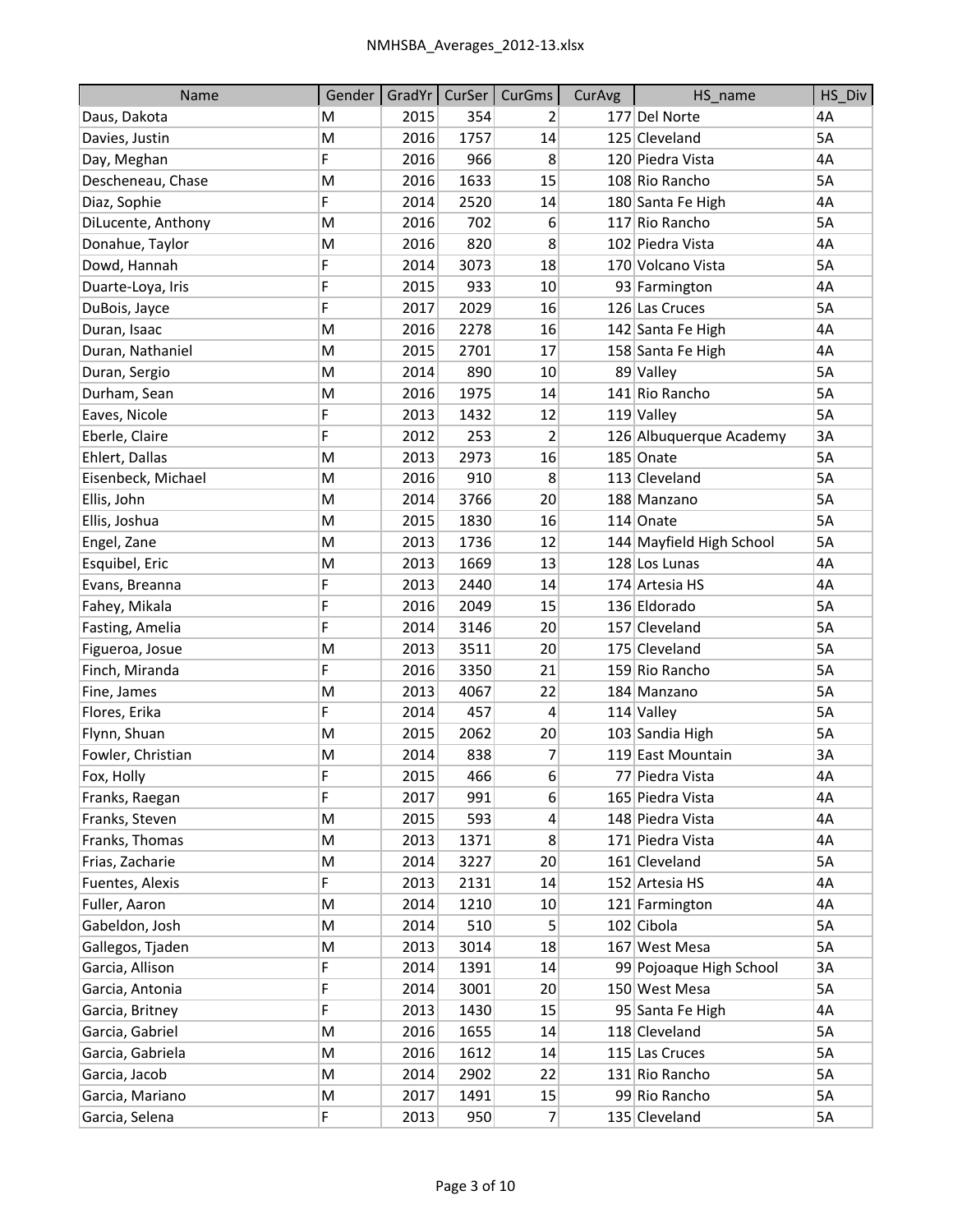| Name                   | Gender | GradYr | CurSer | CurGms           | CurAvg | HS name                  | HS_Div |
|------------------------|--------|--------|--------|------------------|--------|--------------------------|--------|
| Garner, Calvin         | M      | 2015   | 1174   | 12               |        | 97 Las Cruces            | 5A     |
| Gill, Brandon          | M      | 2013   | 4534   | 22               |        | 206 Manzano              | 5A     |
| Gillespie, Tiffany     | F      | 2013   | 2041   | 14               |        | 145 Onate                | 5A     |
| Giron, Andrew          | M      | 2015   | 1432   | 12               |        | 119 Pojoaque High School | 3A     |
| Gold, Javier           | M      | 2013   | 657    | 6                |        | 109 Sandia High          | 5A     |
| Gold, Sara             | F      | 2015   | 642    | 6                |        | 107 Sandia High          | 5A     |
| Gomez, Serena          | F      | 2015   | 343    | 4                |        | 85 Cleveland             | 5A     |
| Gontis, Alexander      | M      | 2015   | 3384   | 20               |        | 169 Cleveland            | 5A     |
| Goodnight, JD          | M      | 2014   | 1654   | 14               |        | 118 Manzano              | 5A     |
| Gottwald, Eve          | F      | 2015   | 1290   | 14               |        | 92 Manzano               | 5A     |
| Granados, Alexandra    | F      | 2015   | 2220   | 22               |        | 100 Cleveland            | 5A     |
| Gray, Maryn            | F      | 2013   | 2455   | 21               |        | 116 Volcano Vista        | 5A     |
| Gray, SethWilson       | M      | 2015   | 2808   | 16               |        | 175 Cleveland            | 5A     |
| Grier, Tyler           | M      | 2016   | 2812   | 18               |        | 156 Rio Rancho           | 5A     |
| Griffith, Byron (Doug) | M      | 2015   | 2047   | 15               |        | 136 La Cueva             | 5A     |
| Grochowski, Rhiannon   | F      | 2015   | 826    | 8                |        | 103 Volcano Vista        | 5A     |
| Groff, William         | M      | 2014   | 878    | 10               |        | 87 Sandia Prep           | 3A     |
| Gruberman, Zachary     |        |        | 822    | 8                |        | 102 Cibola               | 5A     |
| Guerrero, Fernando     | M      | 2017   | 1608   | 13               |        | 123 Rio Rancho           | 5A     |
| Gugliotta, Daniel      | M      | 2016   | 1513   | 15               |        | 100 Manzano              | 5A     |
| Gushard, Noelle        | F      | 2016   | 268    | 3                |        | 89 Albuquerque Academy   | 3A     |
| Gutheinz, Brandon      |        | 2015   | 478    | 4                |        | 119 Rio Rancho           | 5A     |
| Gutheinz, Brian        | M      | 2013   | 2712   | 20               |        | 135 Rio Rancho           | 5A     |
| Gutierrez, Sara        | F      | 2014   | 880    | 9                |        | 97 Manzano               | 5A     |
| Hall, Sheldon          | M      | 2013   | 659    | 6                |        | 109 Sandia Prep          | 3A     |
| Hamblin, Alicia        | F      | 2013   | 1971   | 12               |        | 164 Mayfield High School | 5A     |
| Hamilton, Jit          | M      | 2013   | 481    | 4                |        | 120 Mayfield High School | 5A     |
| Hamilton, Sheldon      | M      | 2015   | 193    | $\overline{c}$   |        | 96 Albuquerque High      | 5A     |
| Hammons, Cody          | M      | 2015   | 1152   | 10               |        | 115 Farmington           | 4A     |
| Harms-Janssen, Oliver  | M      | 2014   | 1528   | 14               |        | 109 Sandia High          | 5A     |
| Harshbarger, Antonio   | M      | 2016   | 1172   | 11               |        | 106 Cleveland            | 5A     |
| Harvey, Brad           | M      | 2016   | 2174   | 13               |        | 167 La Cueva             | 5A     |
| Harvey, Vanessa        | F      | 2016   | 2138   | 14               |        | 152 Artesia HS           | 4Α     |
| Harvey, Zach           | M      | 2016   | 2594   | 15               |        | 172 La Cueva             | 5A     |
| Haskill, Kevin         | M      | 2015   | 458    | $\overline{a}$   |        | 114 Farmington           | 4A     |
| Hatchel, Glenn         | M      | 2013   | 715    | $6 \overline{6}$ |        | 119 Santa Fe High        | 4А     |
| Hatchel, Jackie        | F      | 2016   | 710    | 8                |        | 88 Santa Fe High         | 4А     |
| Heileman, Delaney      | F      | 2016   | 274    | 4                |        | 68 Sandia Prep           | 3A     |
| Heller, Darrin         | М      | 2014   | 1985   | 13               |        | 152 La Cueva             | 5A     |
| Helmick, Joshua        | M      | 2013   | 4588   | 22               |        | 208 Cleveland            | 5A     |
| Henderson, Khari       | M      | 2013   | 2630   | 22               |        | 119 Volcano Vista        | 5A     |
| Hensel, Ryan           | M      | 2013   | 3956   | 22               |        | 179 Manzano              | 5A     |
| Hernandez, Charleena   | F      | 2013   | 215    | 2                |        | 107 Las Cruces           | 5A     |
| Herrera, Anthony       | M      | 2014   | 933    | 8                |        | 116 Manzano              | 5A     |
| Herrera, Christian     | M      | 2013   | 1897   | 13               |        | 145 Santa Fe High        | 4A     |
| Herschman, Josh        | M      | 2013   | 3317   | 19               |        | 174 Rio Rancho           | 5A     |
| Herson, Taylor         | F      | 2016   | 2319   | 20               |        | 115 Sandia High          | 5A     |
| Hetmer, Kory           | M      | 2014   | 3889   | 22               |        | 176 Cleveland            | 5A     |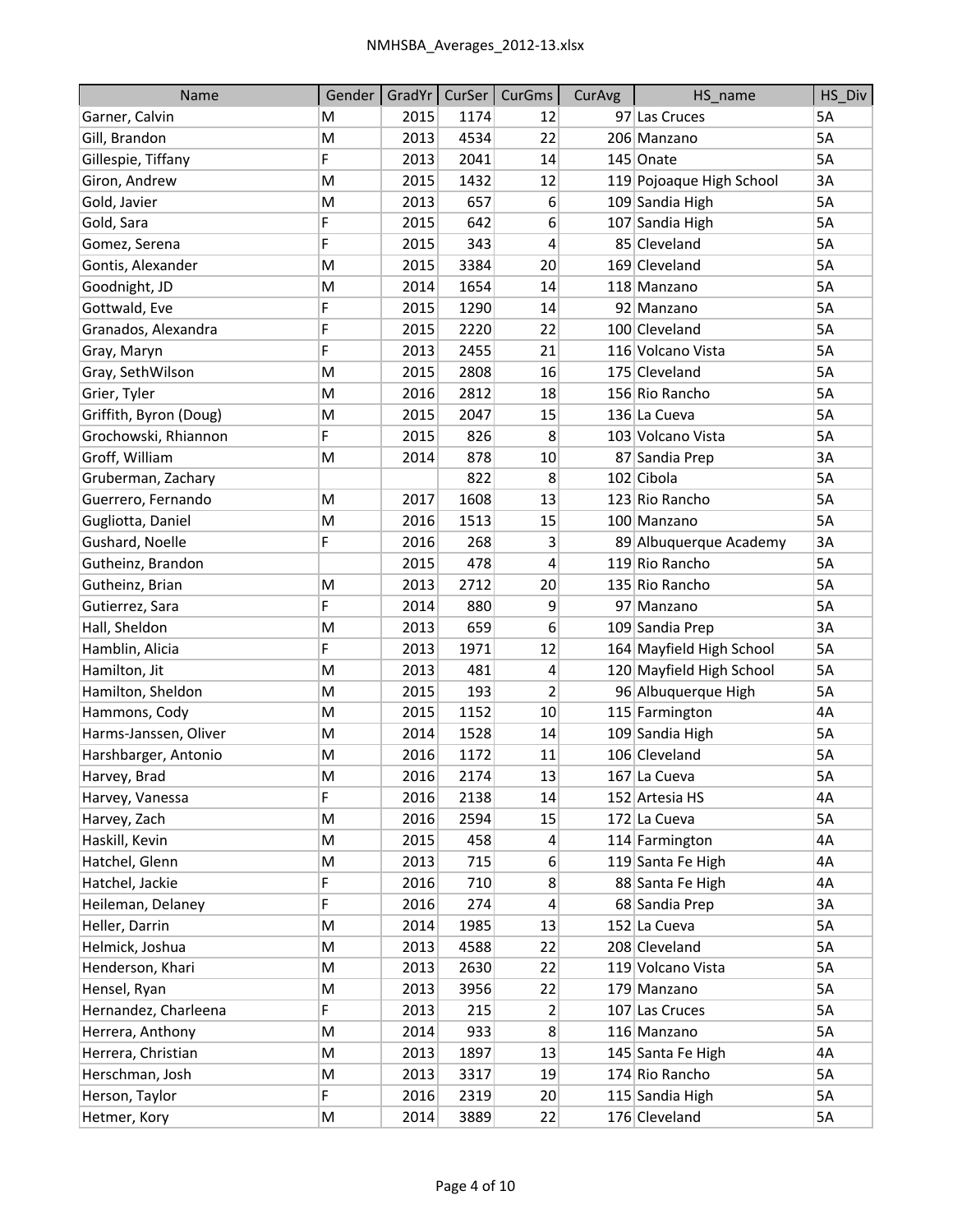| Name                    | Gender | GradYr | CurSer | CurGms         | CurAvg | HS_name                  | HS_Div |
|-------------------------|--------|--------|--------|----------------|--------|--------------------------|--------|
| Hettinga, Brandon       | M      | 2015   | 1870   | 16             |        | 116 Las Cruces           | 5A     |
| Holliday, Michael       | M      | 2015   | 1021   | 6              |        | 170 Sandia High          | 5A     |
| Holmes, DeseRay         | F      | 2014   | 739    | 8              |        | 92 Pojoaque High School  | 3A     |
| Holt, Ashlen            | F      | 2014   | 2229   | 15             |        | 148 Los Lunas            | 4A     |
| Hoover, Christopher     | M      | 2015   | 3445   | 20             |        | 172 Cleveland            | 5A     |
| Horner, Staci           | F      | 2014   | 1968   | 14             |        | 140 Artesia HS           | 4A     |
| Houser, Preston         | M      | 2013   | 212    | 2              |        | 106 Sandia Prep          | 3A     |
| Howard, Alex            | M      | 2014   | 2061   | 13             |        | 158 La Cueva             | 5A     |
| Howard, Khalen          | M      | 2016   | 1996   | 13             |        | 153 Cibola               | 5A     |
| Howard, Kishandra       | F      | 2013   | 1657   | 13             |        | 127 Cibola               | 5A     |
| Howard, Kwentin         | M      | 2014   | 2101   | 14             |        | 150 Cibola               | 5A     |
| Huerta, Martine         | M      | 2015   | 1484   | 10             |        | 148 Del Norte            | 4A     |
| Hughes, Fernando        | M      | 2015   | 185    | $\overline{c}$ |        | 92 Del Norte             | 4A     |
| Hunter, David           | M      | 2017   | 1654   | 13             |        | 127 Rio Rancho           | 5A     |
| Hunter, Monique         | F      | 2015   | 1703   | 14             |        | 121 Rio Rancho           | 5A     |
| lafeta, Isaako          | M      | 2016   | 1436   | 10             |        | 143 Del Norte            | 4A     |
| Ingle, Scotty           | M      | 2015   | 1094   | 9              |        | 121 La Cueva             | 5A     |
| Jackson, Dean Jr        | M      | 2016   | 1350   | 13             |        | 103 Las Cruces           | 5A     |
| James, Dallin           | M      | 2016   | 1484   | 10             |        | 148 Piedra Vista         | 4A     |
| Jamison-Cash, Zach      | M      | 2012   | 548    | 4              |        | 137 Albuquerque Academy  | 3A     |
| Janis, Drew             | M      | 2013   | 1840   | 12             |        | 153 Cibola               | 5A     |
| Jaramillo, Robertrey    | M      | 2016   | 1498   | 16             |        | 93 Rio Rancho            | 5A     |
| Jenkins, Travis         | M      | 2016   | 2373   | 19             |        | 124 Cleveland            | 5A     |
| Johnson, Brodi          | F      | 2013   | 1657   | 12             |        | 138 Artesia HS           | 4A     |
| Johnson, Gary           | M      | 2013   | 1293   | 12             |        | 107 Pojoaque High School | 3A     |
| Johnson, Hannah         | F      | 2014   | 760    | 8              |        | 95 Sandia Prep           | 3A     |
| Johnson, Jayden         | F      | 2015   | 904    | 8              |        | 113 Sandia High          | 5A     |
| Johnson, Miel           | F      | 2013   | 852    | 8              |        | 106 Piedra Vista         | 4A     |
| Jones, Miea             | F      | 2016   | 1931   | 19             |        | 101 Volcano Vista        | 5A     |
| Kearney, Michael        | M      | 2013   | 2606   | 18             |        | 144 Rio Rancho           | 5A     |
| Kim, Keanu              | M      | 2015   | 1484   | 13             |        | 114 Rio Rancho           | 5A     |
| King, Jade              | F      | 2014   | 317    | 4              |        | 79 Sandia Prep           | 3A     |
| Kishur, Wyatt           | M      | 2016   | 1059   | 10             |        | 105 Artesia HS           | 4А     |
| Kizer, Sydney           | F      | 2016   | 2187   | 18             |        | 121 Cleveland            | 5A     |
| Kleyboecker, William    | M      | 2014   | 1995   | 18             |        | 110 Volcano Vista        | 5A     |
| Klitsner, Maya          | F      | 2016   | 1620   | 13             |        | 124 Eldorado             | 5A     |
| Knell, Aubriana "Aubie" | F      | 2014   | 389    | 4              |        | 97 Volcano Vista         | 5A     |
| Kunz, Alyx              | F      | 2016   | 207    | $\overline{2}$ |        | 103 Rio Rancho           | 5A     |
| Lara, Michael           | М      | 2013   | 2705   | 16             |        | 169 Las Cruces           | 5A     |
| Lara-Reyes, Victor      | M      | 2013   | 2984   | 22             |        | 135 Volcano Vista        | 5A     |
| Largo, Austin           | M      | 2014   | 2441   | 18             |        | 135 Sandia High          | 5A     |
| Leber, Sophie           | F      | 2014   | 910    | 10             |        | 91 Rio Rancho            | 5A     |
| Ledoux, Nicholas        | M      | 2013   | 2078   | 12             |        | 173 Pojoaque High School | ЗA     |
| Leger, Carlos           | M      | 2013   | 1196   | 11             |        | 108 La Cueva             | 5A     |
| LeNguyen, Sandra        | F      | 2014   | 2710   | 19             |        | 142 Manzano              | 5A     |
| Lockhart, Jessica       | F      | 2013   | 874    | 10             |        | 87 Mayfield High School  | 5A     |
| Longacre, Grant         | M      | 2014   | 893    | 8              |        | 111 Pojoaque High School | 3A     |
| Longoria, David         | M      | 2014   | 742    | 8              |        | 92 East Mountain         | 3A     |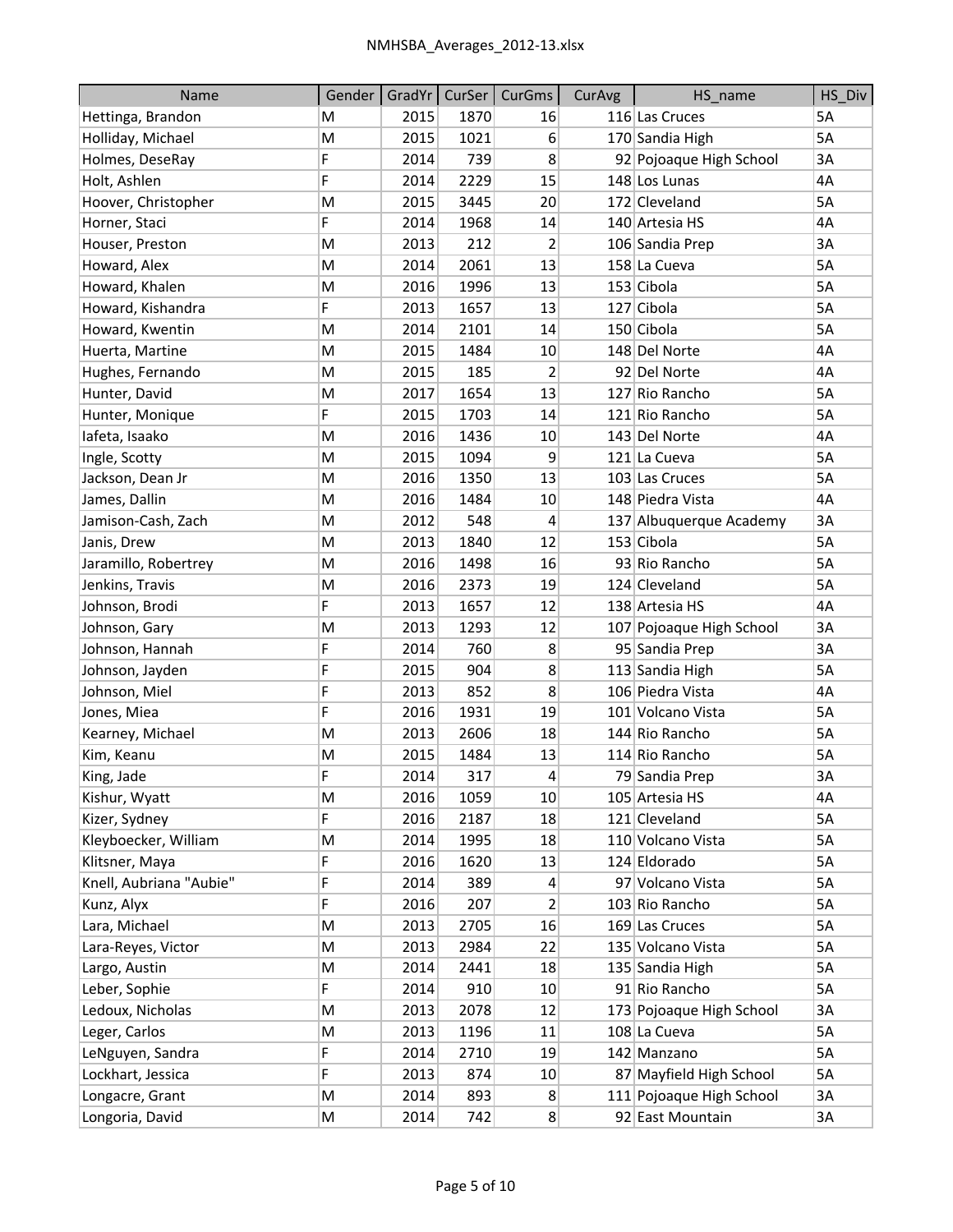| Name                 | Gender | GradYr |      | CurSer   CurGms         | CurAvg | HS name                  | HS Div |
|----------------------|--------|--------|------|-------------------------|--------|--------------------------|--------|
| Lopez, Savanna       | F      | 2015   | 1511 | 18                      |        | 83 Sandia High           | 5A     |
| Lovato, Jailyn       | M      | 2013   | 249  | $\overline{2}$          |        | 124 Pojoaque High School | 3A     |
| Lucero, Emily        | F      | 2014   | 1898 | 13                      |        | 146 Valley               | 5A     |
| Lucero, Joseph       | M      | 2013   | 1929 | 13                      |        | 148 Valley               | 5A     |
| Lujan, Patrick       | M      | 2014   | 1049 | 8                       |        | 131 La Cueva             | 5A     |
| Luna, David          | M      | 2014   | 200  | $\overline{\mathbf{c}}$ |        | 100 Volcano Vista        | 5A     |
| Luna, Joshua         | M      | 2015   | 2702 | 22                      |        | 122 Valley               | 5A     |
| Luna, Seph           | M      | 2013   | 1159 | 10                      |        | 115 Volcano Vista        | 5A     |
| Luu, Paul            | M      | 2014   | 853  | 9                       |        | 94 Manzano               | 5A     |
| Maestas, Erin        | F      | 2014   | 1290 | 11                      |        | 117 Volcano Vista        | 5A     |
| Maldonado, Larissa   | F      | 2015   | 1465 | 15                      |        | 97 West Mesa             | 5A     |
| Mansfield, Austin    | M      | 2015   | 1461 | 8                       |        | 182 La Cueva             | 5A     |
| Marquez, Dominic     | M      | 2014   | 2384 | 20                      |        | 119 Cleveland            | 5A     |
| Marquez, Eva         | F      | 2013   | 180  | 2                       |        | 90 Albuquerque High      | 5A     |
| Martinez, Angelique  | F      | 2015   | 1503 | 12                      |        | 125 Pojoaque High School | 3A     |
| Martinez, Ben        | M      | 2016   | 523  | 4                       |        | 130 Sandia Prep          | 3A     |
| Martinez, Casey      | M      | 2014   | 1979 | 14                      |        | 141 Artesia HS           | 4A     |
| Martinez, David      | M      | 2013   | 1838 | 13                      |        | 141 Mayfield High School | 5A     |
| Martinez, Dominique  | F      | 2015   | 1059 | 18                      |        | 58 Sandia High           | 5A     |
| Martinez, Garret     | M      | 2013   | 1795 | 12                      |        | 149 Pojoaque High School | 3A     |
| Martinez, Jessica    | F      | 2015   | 2114 | 16                      |        | 132 Cleveland            | 5A     |
| Martinez, Kyla       | F      | 2013   | 1089 | 8                       |        | 136 Artesia HS           | 4A     |
| Martinez, Noah       | M      | 2015   | 3489 | 22                      |        | 158 Sandia High          | 5A     |
| Martinez, Samantha   | F      | 2014   | 1709 | 16                      |        | 106 Valley               | 5A     |
| Maxson, Gabriel      | M      | 2013   | 1595 | 15                      |        | 106 Manzano              | 5A     |
| Mayfield, Annie      | F      | 2013   | 2753 | 20                      |        | 137 Manzano              | 5A     |
| McAfee, Cecilia      | F      | 2016   | 1005 | 10                      |        | 100 Farmington           | 4A     |
| McDonald, Katie      | F      | 2014   | 629  | 6                       |        | 104 East Mountain        | 3A     |
| McDowell, Bryan      | M      | 2014   | 219  | 2                       |        | 109 Cibola               | 5A     |
| McNeil, Katie        | F      | 2014   | 3090 | 21                      |        | 147 Valley               | 5A     |
| McNeil, Kelly        | F      | 2013   | 3300 | 20                      |        | 165 Valley               | 5A     |
| McReynolds, Jordan   | M      | 2013   | 912  | 6                       |        | 152 Piedra Vista         | 4A     |
| McReynolds, Nicholas | M      | 2016   | 1252 | 10                      |        | 125 Piedra Vista         | 4A     |
| Mead, Alexandra      | F      | 2013   | 1130 | 10                      |        | 113 Piedra Vista         | 4A     |
| Medina, Amanda       | F      | 2015   | 2336 | 20                      |        | 116 Cleveland            | 5A     |
| Medore, Isaac        | M      | 2015   | 3183 | 16                      |        | 198 Onate                | 5A     |
| Meinke, Ty           | M      | 2013   | 1666 | 13                      |        | 128 Artesia HS           | 4A     |
| Mercer, Jessica      | F      | 2013   | 2137 | 20                      |        | 106 Sandia High          | 5A     |
| Mesa, Teddy          | M      | 2014   | 1595 | 10                      |        | 159 Del Norte            | 4A     |
| Messler, Sarah       | F      | 2015   | 1269 | 12                      |        | 105 Manzano              | 5A     |
| Minson, Thomas       | M      | 2014   | 2075 | 16                      |        | 129 Cleveland            | 5A     |
| Misla, Katherine     | F      | 2015   | 1397 | 14                      |        | 99 Rio Rancho            | 5A     |
| Mitchell, Jasmine    | F      | 2015   | 268  | 2                       |        | 134 Cibola               | 5A     |
| Monroe, Ashlyn       | F      | 2016   | 3226 | 22                      |        | 146 Volcano Vista        | 5A     |
| Montgomery, Shannon  | F      | 2013   | 434  | 4                       |        | 108 Sandia High          | 5A     |
| Montoya, Brandon     | M      | 2015   | 491  | $6 \overline{6}$        |        | 81 Farmington            | 4A     |
| Montoya, Martin      | M      | 2013   | 572  | 3                       |        | 190 Santa Fe High        | 4А     |
| Moore, Matthew       | M      | 2016   | 1046 | 10                      |        | 104 Onate                | 5A     |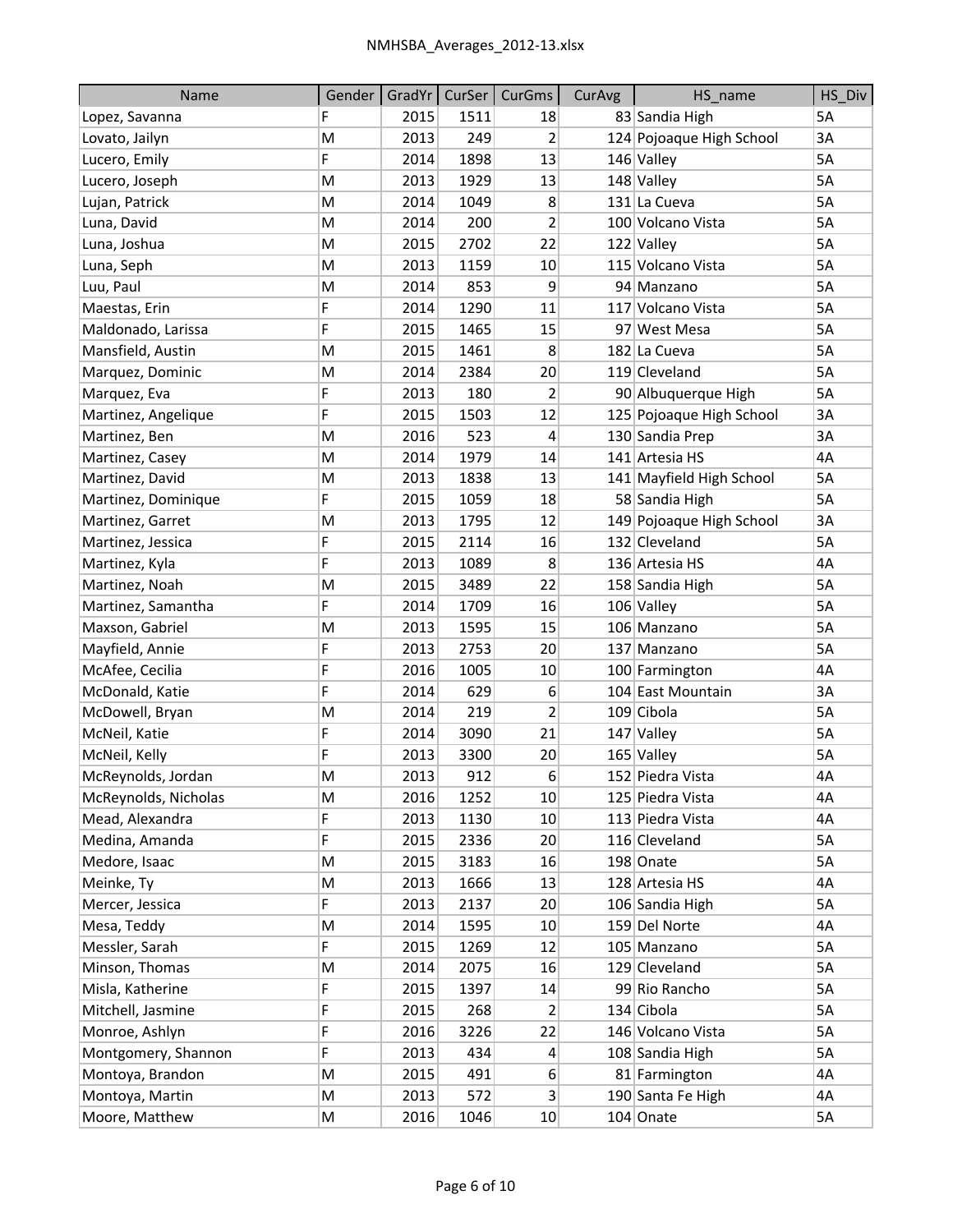| Name                 | Gender |      | GradYr   CurSer | CurGms         | CurAvg | HS name                  | HS Div |
|----------------------|--------|------|-----------------|----------------|--------|--------------------------|--------|
| Moore, Sarah         | F      | 2015 | 1625            | 14             |        | 116 Onate                | 5A     |
| Moya, Kyleigh        | F      | 2015 | 2561            | 22             |        | 116 Volcano Vista        | 5A     |
| Muller, Jacob        | M      | 2015 | 1938            | 18             |        | 107 Volcano Vista        | 5A     |
| Murtagh, Chris       | M      | 2014 | 1945            | 15             |        | 129 La Cueva             | 5A     |
| Muzzey, Devin        | M      | 2016 | 1311            | 11             |        | 119 Cibola               | 5A     |
| Najera, Enrique      | M      | 2015 | 1289            | 12             |        | 107 Cleveland            | 5A     |
| Nasafotie, Dayton    | M      | 2015 | 2112            | 20             |        | 105 West Mesa            | 5A     |
| Nelson, Jacob        | M      | 2013 | 1230            | 8              |        | 153 Del Norte            | 4A     |
| Newman, Stephen      | M      | 2013 | 908             | 8              |        | 113 Volcano Vista        | 5A     |
| Nez, Kyle            | M      | 2014 | 490             | 4              |        | 122 Valley               | 5A     |
| Nguyen, Mariah       | F      | 2016 | 1266            | 14             |        | 90 Sandia High           | 5A     |
| Nguyen, They An      | F      | 2014 | 333             | 4              |        | 83 Sandia Prep           | 3A     |
| Nogan, Bryan         | M      | 2013 | 3805            | 22             |        | 172 Volcano Vista        | 5A     |
| Nunez, Jose          | M      | 2013 | 1244            | 10             |        | 124 Piedra Vista         | 4A     |
| Nyce, Megan          | F      | 2015 | 1129            | 10             |        | 112 Farmington           | 4A     |
| Ogle, Natasha        | F      | 2015 | 804             | 8              |        | 100 Farmington           | 4A     |
| Opela, Carson        | M      | 2017 | 2737            | 19             |        | 144 Rio Rancho           | 5A     |
| Ortega, Angel        | M      | 2014 | 3299            | 20             |        | 164 Rio Rancho           | 5A     |
| Ortega, Cristobal    | M      | 2016 | 2808            | 20             |        | 140 Rio Rancho           | 5A     |
| Ortega, Samantha     | F      | 2016 | 1000            | 12             |        | 83 Mayfield High School  | 5A     |
| Palacios, Valeria    | F      | 2014 | 750             | 8              |        | 93 Santa Fe High         | 4A     |
| Paris, Tanya         | F      | 2013 | 3898            | 22             |        | 177 Cleveland            | 5A     |
| Patel, Juhee         | F      | 2016 | 302             | 4              |        | 75 Sandia Prep           | 3A     |
| Payan, Alec          | M      | 2016 | 862             | 6              |        | 143 Las Cruces           | 5A     |
| Pecotte, Ryan        | M      | 2013 | 1552            | 10             |        | 155 Piedra Vista         | 4A     |
| Perez, Octavio       | M      | 2016 | 378             | 4              |        | 94 Sandia Prep           | 3A     |
| Peterson, Dallas     | M      | 2014 | 843             | 8              |        | 105 Del Norte            | 4A     |
| Pieper, Bradley      | M      | 2015 | 358             | 3              |        | 119 Onate                | 5A     |
| Pincheira, Selena    | F      | 2015 | 460             | 4              |        | 115 Cleveland            | 5A     |
| Pinge, Nicole        | F      | 2016 | 2948            | 21             |        | 140 Manzano              | 5A     |
| Pinkerton, Katelynn  | F      | 2015 | 1639            | 14             |        | 117 Artesia HS           | 4A     |
| Pinnick, Noah        | M      | 2013 | 3067            | 17             |        | 180 Rio Rancho           | 5A     |
| Platero, Stephanie   | F      | 2015 | 2222            | 20             |        | 111 Manzano              | 5A     |
| Poitevint, Tyler     | M      | 2015 | 1027            | 10             |        | 102 Manzano              | 5A     |
| Pollard, Zac         | M      | 2014 | 2304            | 14             |        | 164 Artesia HS           | 4A     |
| Pupiales, Natalie    | F      | 2016 | 162             | 2              |        | 81 Sandia Prep           | 3A     |
| Rael, Logan          | M      | 2014 | 300             | 2              |        | 150 Volcano Vista        | 5A     |
| Raff, Aaron          | M      | 2013 | 887             | 10             |        | 88 Sandia High           | 5A     |
| Ragsdale, Alexandria | F      | 2016 | 352             | 4              |        | 88 Sandia Prep           | 3A     |
| Ramirez, Joaquin     | M      | 2016 | 497             | 4              |        | 124 West Mesa            | 5A     |
| Ramirez, Nick        | M      | 2014 | 1533            | 14             |        | 109 Artesia HS           | 4A     |
| Randall, Michael     | M      | 2015 | 1955            | 12             |        | 162 Mayfield High School | 5A     |
| Reed, Calvin         | M      | 2013 | 280             | $\overline{3}$ |        | 93 Del Norte             | 4А     |
| Reed, Logen          | M      | 2015 | 613             | 6              |        | 102 Mayfield High School | 5A     |
| Reed, Sandra         | F      | 2013 | 1196            | 14             |        | 85 Cleveland             | 5A     |
| Restrepo, Rebecca    | F      | 2012 | 196             | 2              |        | 98 Albuquerque Academy   | 3A     |
| Reynolds, Nathan     | М      | 2016 | 2545            | 22             |        | 115 Volcano Vista        | 5А     |
| Reza, Brandon        | M      | 2016 | 1779            | 14             |        | 127 Artesia HS           | 4А     |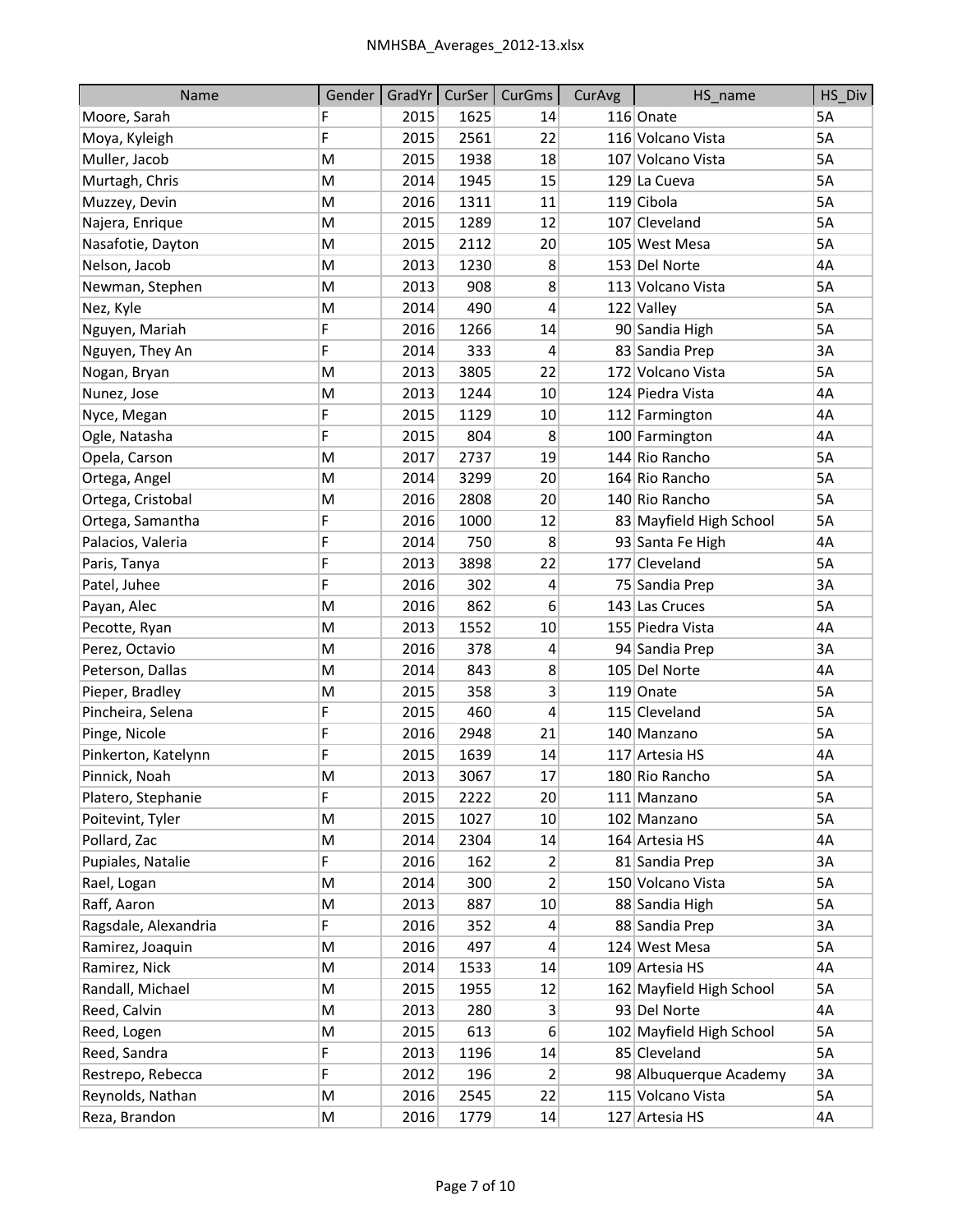| Name                  | Gender |      |      | GradYr   CurSer   CurGms | CurAvg | HS_name                  | HS_Div |
|-----------------------|--------|------|------|--------------------------|--------|--------------------------|--------|
| Ridgway, Chenelle     | F      | 2013 | 1748 | 18                       |        | 97 Manzano               | 5A     |
| Roble, Bethany        | F      | 2013 | 1233 | 11                       |        | 112 Cleveland            | 5A     |
| Roble, Brittanie      | F      | 2013 | 1333 | 11                       |        | 121 Cleveland            | 5A     |
| Robson, Hailey        | F      | 2013 | 369  | 4                        |        | 92 Volcano Vista         | 5A     |
| Rodriguez, Anthony    | M      | 2013 | 3243 | 22                       |        | 147 Cleveland            | 5A     |
| Rodriguez, Brittany   | F      | 2014 | 1560 | 18                       |        | 86 Cleveland             | 5A     |
| Rodriguez, Jesus      | M      | 2015 | 1164 | 10                       |        | 116 Artesia HS           | 4A     |
| Rodriguez, Leihani    | F      | 2013 | 1762 | 13                       |        | 135 Onate                | 5A     |
| Rodriguez, Therese    | F      | 2015 | 1454 | 13                       |        | $111$ Onate              | 5A     |
| Rojo, Selina          | F      | 2013 | 1456 | 14                       |        | 104 West Mesa            | 5A     |
| Romero, Antonio       | M      | 2014 | 3232 | 22                       |        | 146 Manzano              | 5A     |
| Romero, Elizabeth     | F      | 2016 | 2500 | 16                       |        | 156 Santa Fe High        | 4A     |
| Romero, Merced        | M      | 2016 | 1081 | 13                       |        | 83 Santa Fe High         | 4A     |
| Romero, Santiago      | M      | 2016 | 2112 | 20                       |        | 105 Rio Rancho           | 5A     |
| Romero, Vanessa       | F      | 2013 | 2578 | 14                       |        | 184 Mayfield High School | 5A     |
| Roos, Annica          | F      | 2016 | 733  | 6                        |        | 122 Cleveland            | 5A     |
| Roybal, Deidre        | F      | 2016 | 1678 | 14                       |        | 119 Pojoaque High School | 3A     |
| Roybal, Luis          | M      | 2015 | 2450 | 16                       |        | 153 Mayfield High School | 5A     |
| Roybal, Maria         | F      | 2013 | 2110 | 15                       |        | 140 Mayfield High School | 5A     |
| Roybal, Samuel        | M      | 2017 | 1847 | 12                       |        | 153 Mayfield High School | 5A     |
| Roybal, Victoria      | F      | 2013 | 2092 | 14                       |        | 149 Pojoaque High School | 3A     |
| Ruiz, Dontae          | M      | 2015 | 3446 | 22                       |        | 156 Volcano Vista        | 5A     |
| Ruiz, Marcus          | M      | 2013 | 1216 | 8                        |        | 152 Valley               | 5A     |
| Runyan, JD            | M      | 2016 | 1863 | 14                       |        | 133 Artesia HS           | 4A     |
| Rutherford, Ryan      | M      | 2015 | 1599 | 10                       |        | 159 Artesia HS           | 4A     |
| Ryals-Hansen, Ricardo | M      | 2016 | 1348 | 12                       |        | 112 Artesia HS           | 4A     |
| Sagartz, Theresa      | F      | 2013 | 225  | $\overline{2}$           |        | 112 Albuquerque Academy  | 3A     |
| Sain, Chris           | M      | 2013 | 1230 | 8                        |        | 153 Albuquerque Academy  | 3A     |
| Salamanca, Felipe     | M      | 2016 | 1345 | 13                       |        | 103 Artesia HS           | 4A     |
| Salazar, Kendrick     | M      | 2013 | 2080 | 13                       |        | 160 Cibola               | 5A     |
| Salazar, Kyle         | M      | 2017 | 1810 | 11                       |        | 164 Pojoaque High School | 3A     |
| Salazar, Renee        | F      | 2013 | 1188 | 10                       |        | 118 Pojoaque High School | 3A     |
| Saldivar, David       | М      | 2016 | 869  | 8                        |        | 108 Farmington           | 4A     |
| Sample, Robert        | M      | 2013 | 2695 | 17                       |        | 158 Rio Rancho           | 5A     |
| San Miguel, Kylee     | F      | 2013 | 3206 | 20                       |        | 160 Cleveland            | 5A     |
| Sanchez, Alexis       | F      | 2016 | 1483 | 14                       |        | 105 Cleveland            | 5A     |
| Sanchez, Daniel       | M      | 2016 | 1308 | 11                       |        | 118 Rio Rancho           | 5A     |
| Sanchez, Justin       | M      | 2013 | 1708 | 14                       |        | 122 La Cueva             | 5A     |
| Sanchez, Lindsey      | F      | 2015 | 3242 | 22                       |        | 147 Sandia High          | 5A     |
| Sanchez, Matthew      | M      | 2015 | 220  | 2                        |        | 110 Del Norte            | 4A     |
| Sanchez, Stephanie    | M      | 2013 | 1495 | 13                       |        | 115 Rio Rancho           | 5A     |
| Sanders, Christopher  | M      | 2016 | 3457 | 22                       |        | 157 Rio Rancho           | 5A     |
| Sandoval, Michelle    | F      | 2015 | 1936 | 18                       |        | 107 Cleveland            | 5A     |
| Sapp, Clayton         | M      | 2015 | 2725 | 21                       |        | 129 Cleveland            | 5A     |
| Sapp, Levi            | M      | 2013 | 1821 | 16                       |        | 113 Cleveland            | 5A     |
| Satarain, James       | M      | 2013 | 1623 | 17                       |        | 95 Valley                | 5A     |
| Schalipp, Morgan      | F      | 2015 | 1697 | 18                       |        | 94 Cleveland             | 5А     |
| Schott, Mason         | M      | 2014 | 3245 | 22                       |        | 147 Cleveland            | 5A     |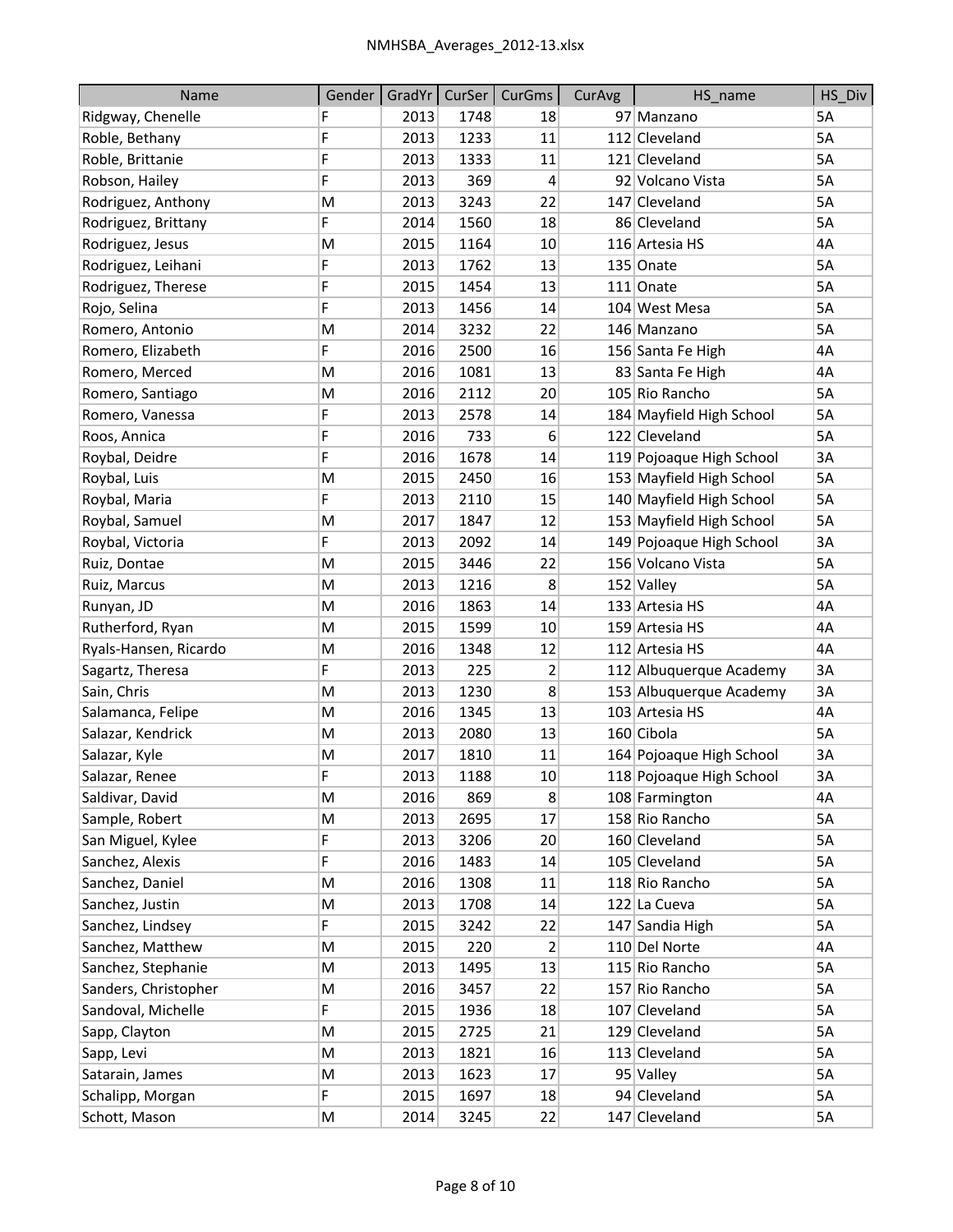| Name                   | Gender | GradYr | CurSer | CurGms           | CurAvg | HS_name                  | HS Div |
|------------------------|--------|--------|--------|------------------|--------|--------------------------|--------|
| Scott, Devan           | M      | 2013   | 1182   | 10               |        | 118 Rio Rancho           | 5A     |
| Sena, Bethany          | F      | 2014   | 1328   | 10               |        | 132 Piedra Vista         | 4A     |
| Sena, Derrek           | M      | 2016   | 1240   | 12               |        | 103 Cleveland            | 5A     |
| Sena, Gabriella        | F      | 2013   | 584    | 4                |        | 146 Cleveland            | 5A     |
| Sherman, Phillip       | M      | 2014   | 1461   | 13               |        | 112 Volcano Vista        | 5A     |
| Shilling, Sydney       | M      | 2015   | 1629   | 19               |        | 85 Cleveland             | 5A     |
| Shortencarier, Alex    | M      | 2015   | 2132   | 19               |        | 112 Manzano              | 5A     |
| Sikora, Daniel         | M      | 2014   | 3031   | 18               |        | 168 Manzano              | 5A     |
| Silva, Bryan           | M      | 2014   | 314    | $\overline{2}$   |        | 157 La Cueva             | 5A     |
| Small, Brianna         | F      | 2013   | 1636   | 16               |        | 102 Sandia High          | 5A     |
| Smith, Audrianna       | F      | 2013   | 1562   | 15               |        | 104 Rio Rancho           | 5A     |
| Smith, Chad            | M      | 2014   | 1910   | 15               |        | 127 La Cueva             | 5A     |
| Smith, Justin          | M      | 2013   | 307    | 3                |        | 102 Del Norte            | 4A     |
| Smyer, Madyson         | F      | 2016   | 1670   | 13               |        | 128 Eldorado             | 5A     |
| Sosobee, Michael       | M      | 2014   | 628    | 6                |        | 104 Volcano Vista        | 5A     |
| Sparks, Neil           | M      | 2014   | 612    | 6                |        | 102 Sandia High          | 5A     |
| Sparks, Logan          | M      | 2015   | 2960   | 20               |        | 148 Cleveland            | 5A     |
| Spease, Aaron          | M      | 2015   | 430    | 4                |        | 107 Cleveland            | 5A     |
| Stanley, Caleb         | M      | 2014   | 693    | 6                |        | 115 Cibola               | 5A     |
| Stedman, Ben           | M      | 2015   | 4329   | 22               |        | 196 Rio Rancho           | 5A     |
| Stedman, Olivia        | F      | 2013   | 4088   | 22               |        | 185 Rio Rancho           | 5A     |
| Stiles, Jensen         | F      | 2015   | 2379   | 16               |        | 148 Eldorado             | 5A     |
| Stone, Wesley          | M      | 2015   | 1602   | 13               |        | 123 Artesia HS           | 4A     |
| Street, Kenny          | M      | 2013   | 1067   | 8                |        | 133 La Cueva             | 5A     |
| Sudlow, Danielle       | F      | 2014   | 555    | 6                |        | 92 Volcano Vista         | 5A     |
| Swalby, Jacob          | M      | 2016   | 1594   | 12               |        | 132 East Mountain        | 3A     |
| Swalby, Michael        | M      | 2015   | 1526   | 12               |        | 127 East Mountain        | 3A     |
| Tabor, Nathan          | M      | 2015   | 896    | 8                |        | 112 Farmington           | 4A     |
| Tchiloyans, Natalia    | F      | 2016   | 3051   | 22               |        | 138 Rio Rancho           | 5A     |
| Tchiloyans, Nikolas    | M      | 2014   | 3317   | 20               |        | 165 Rio Rancho           | 5A     |
| Tellez, Jacob          | M      | 2016   | 1428   | 12               |        | 119 Las Cruces           | 5A     |
| Tellez, Xavier         | M      | 2016   | 1560   | 14               |        | $111$ Onate              | 5A     |
| Thompson, Crystal-lynn | F      | 2015   | 1565   | 14               |        | 111 Cleveland            | 5A     |
| Thordahl, Kyle         | M      | 2013   | 608    | 4                |        | 152 Albuquerque Academy  | 3A     |
| Thurgood, Jared        | M      | 2013   | 1307   | 8                |        | 163 Del Norte            | 4A     |
| Thurgood, Pamela       | F      | 2017   | 918    | 8                |        | 114 Del Norte            | 4A     |
| Tigert, Dillon         | M      | 2013   | 2312   | 14               |        | 165 Artesia HS           | 4A     |
| Tolth, Cheryl          | F      | 2013   | 512    | 7                |        | 73 Farmington            | 4A     |
| Tomkinson, Ian         | M      | 2013   | 565    | 5                |        | 113 Albuquerque Academy  | 3A     |
| Torrez, Charles        | M      | 2015   | 3389   | 22               |        | 154 Valley               | 5A     |
| Torske, Ryan           | M      | 2013   | 520    | $\overline{4}$   |        | 130 Cleveland            | 5A     |
| Tribble, Ashely        | F      | 2013   | 616    | 8                |        | 77 Sandia High           | 5A     |
| Tribble, Michael       | M      | 2016   | 521    | $6 \overline{6}$ |        | 86 Sandia High           | 5A     |
| Trujeque, Moses        | M      | 2013   | 2283   | 19               |        | 120 Valley               | 5A     |
| Trujillo, Allison      | F      | 2015   | 806    | 8                |        | 100 Sandia High          | 5A     |
| Trujillo, Joshua       | M      | 2014   | 2408   | 14               |        | 172 Pojoaque High School | 3A     |
| Trujillo, Michael      | M      | 2013   | 374    | 3                |        | 124 Albuquerque Academy  | 3A     |
| Tucker, Harley         | F      | 2016   | 1463   | 14               |        | 104 Cibola               | 5A     |